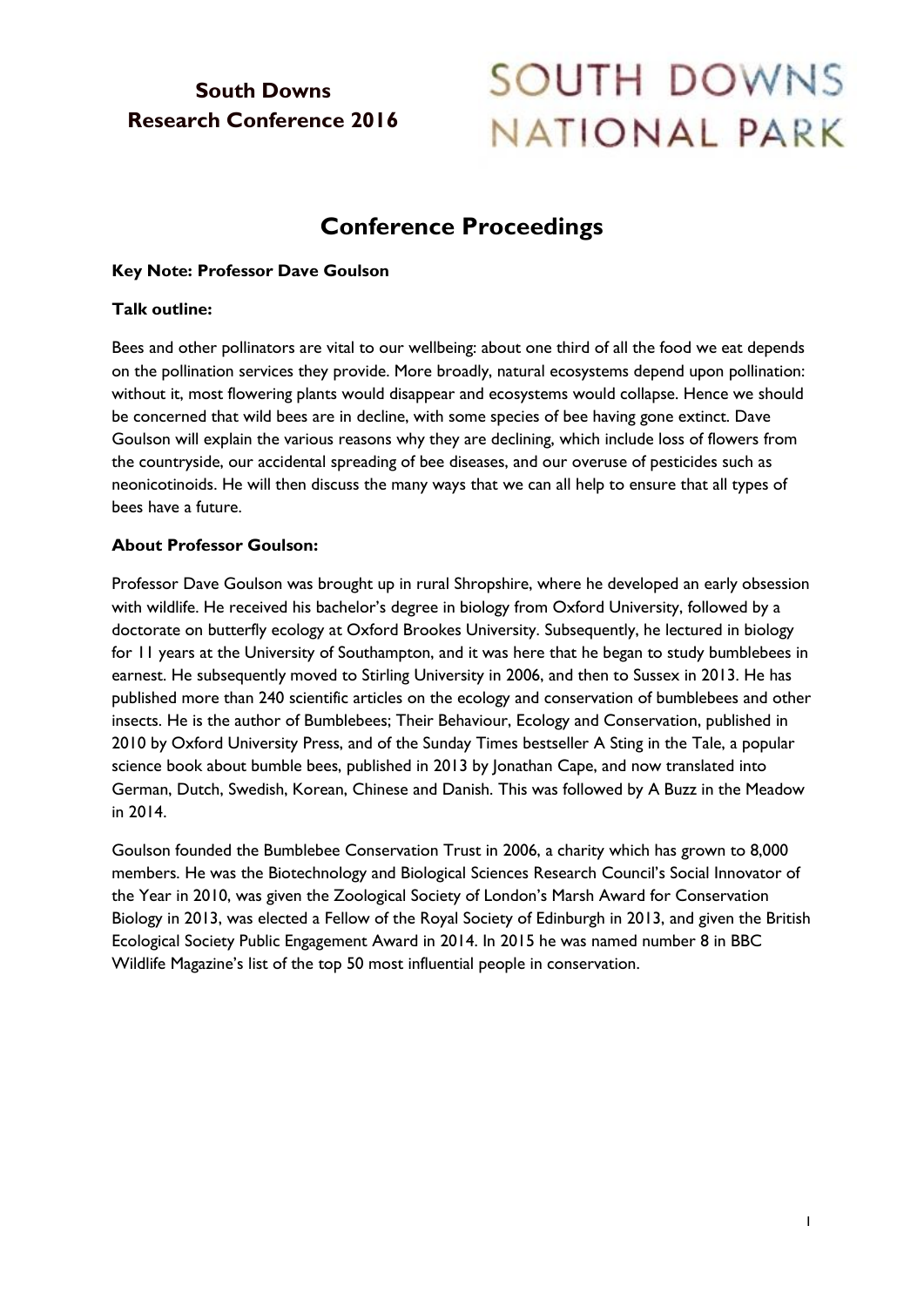# **SESSION 1**

# **The impact of** *impatiens glandulifera* **(himalayan balsam) on the pollination of native plant species in the UK**

#### **Laura White - University of Portsmouth**

#### **Additional Authors: Mr George Horn, Dr Rocio Perez-Barrales**

Biological plant invasions have devastating effects on the biodiversity of wildlife. Management of invasive species can be costly, with 900 'alien' plant taxa in the UK since 2000. An in-depth understanding of invasive species and what native ecological processes they disturb can help management and control an invader's spread.

The invader species *Impatiens glandulifera (*Himalayan Balsam) was introduced to Britain in 1839 and is now well established in natural environments, and often becoming the dominant species. In the present study, we aimed at studying the impact of *I. glandulifera* on the pollination ecology of native species, with focus on *Stachys sylvatica.* Specifically, we firstly observed bee visitation and pollen load on the stigmas in pristine and invaded localities. Secondly, in a pristine site, *I. glandulifera* was introduced to study the initial period of a biological invasion on pollination services.

The visitation rate to *I.glandulifera* was found not to be in direct competition with native species, and even facilitated visits. In contrast, the pollen load from native species carried by bumblebees decreased in the presence of the invader. The probability of invasive pollen transferred varied depending on the pollination syndrome apparent; where pollen was placed on insects and specialisation of bumblebees' fit with native and invasive flower morphology.

We found that the probability of finding conspecific pollen on the stigmas of S. sylvatica decrease up to 80% after the introduction of Himalayan balsam. In contrast, the probability of observing pollen of Himalayan balsam on S. sylvatica stigmas was low. These results suggest that the invader had a negative impact on pollen transfer to S. sylvatica stigmas, resulting in decreased female fitness. This study highlights how biological invasions can modify the function of natural environments by changing insect behaviour and disrupting the pollination of native flowering species.

# **Turf lifting, seed sowing and natural regeneration: a comparison of techniques for chalk grassland restoration in the South Downs National Park**

#### **Ted Chapman - Birkbeck College, University of London. Royal Botanic Gardens, Kew**

#### **Additional Authors: Stephanie Miles, Kate Hardwick**

This study compared the effectiveness of three commonly used techniques – turf lifting, seed-sowing and natural regeneration – in the restoration of chalk grassland destroyed by the construction of a water pipeline at Crane Down.

The work was undertaken to bring a practical evidence base to a wider partnership between the Royal Botanic Gardens Kew and South East Water, who own the site at Crane Down, and forming part of each organisation's contribution to the South Downs Way Ahead Nature Improvement Area (NIA).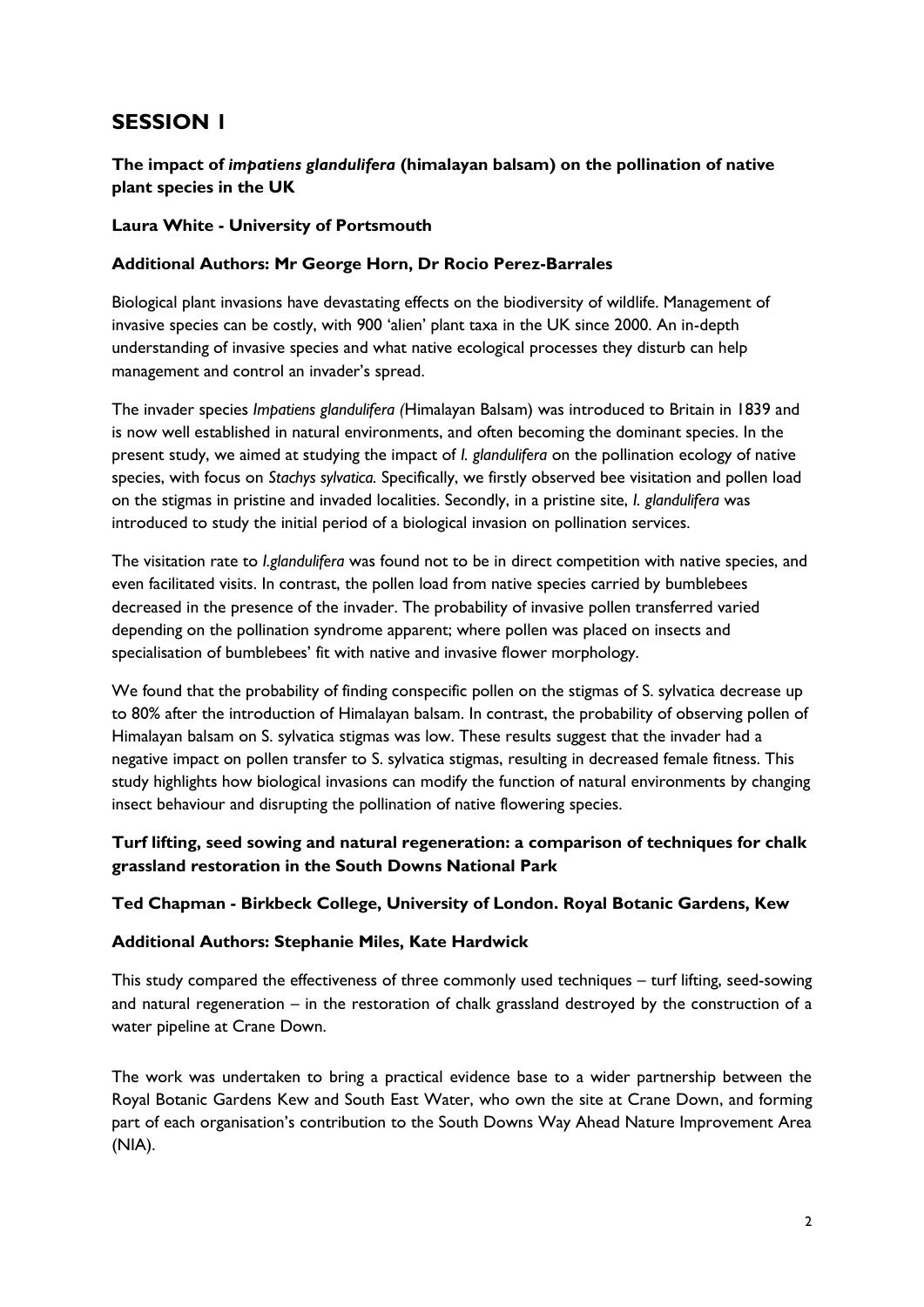A replicated trial of the three techniques was established at Crane Down to answer three research questions:

- *1. Is turf lifting and reinstatement more effective than seed sowing or natural regeneration?*
- *2. Is seed sowing more effective than natural regeneration?*
- *3. Do differences in the effectiveness of the treatments reduce over time?*

Baseline vegetation surveys of the undisturbed site were carried out in summer 2013. Seed from the site was brush harvested, processed and stored at the Millennium Seed Bank, whilst turf was lifted and stored on-site by a local agricultural contractor. Following construction of the pipeline, experimental plots were laid out in three replicate blocks, with seed sown and turf re-laid in spring 2014. Untreated plots of bare soil were left to act as a control and evaluate the effectiveness of natural regeneration from the soil seed bank and seed rain.

Early results found that turf lifting and reinstatement was significantly more effective than seed sowing or natural regeneration in the short term, retaining most of the undisturbed chalk grassland community and severely limiting opportunities for colonisation by non-characteristic species. It is shown to be an effective if labour-intensive technique for sites of high conservation value. Seed sowing and natural regeneration plots, by contrast, recorded high levels of colonisation by noncharacteristic species from the soil seed bank, with very similar results for both treatments.

The study was also an opportunity to refine and demonstrate techniques for turf translocation and bulk seed harvesting on chalk grassland, building local capacity to undertake this specialist work. In time it is hoped the research will enable a cost-benefit analysis of the different treatments to inform practicable, effective restoration following infrastructure developments in the National Park.

# **SESSION 2**

# **Using Google Earth to map erosion in the Western Rother valley**

#### **Professor John Boardman - University of Oxford**

Google EarthTM has been used in several geomorphological contexts, especially in the study of river networks, glacial, coastal, landslides and desert landforms. In some cases, quantification is possible and landform-process relations can be inferred. GE has been little used in studies of contemporary soil erosion. This brief case study of its use in the Western Rother valley illustrates the potential for quick, free and accurate surveys that are particularly valuable as an aid to field work. The main drawback of GE is the arbitrary timing of imagery, in this case with only 3 years of complete coverage of the study area between 2001 and 2015.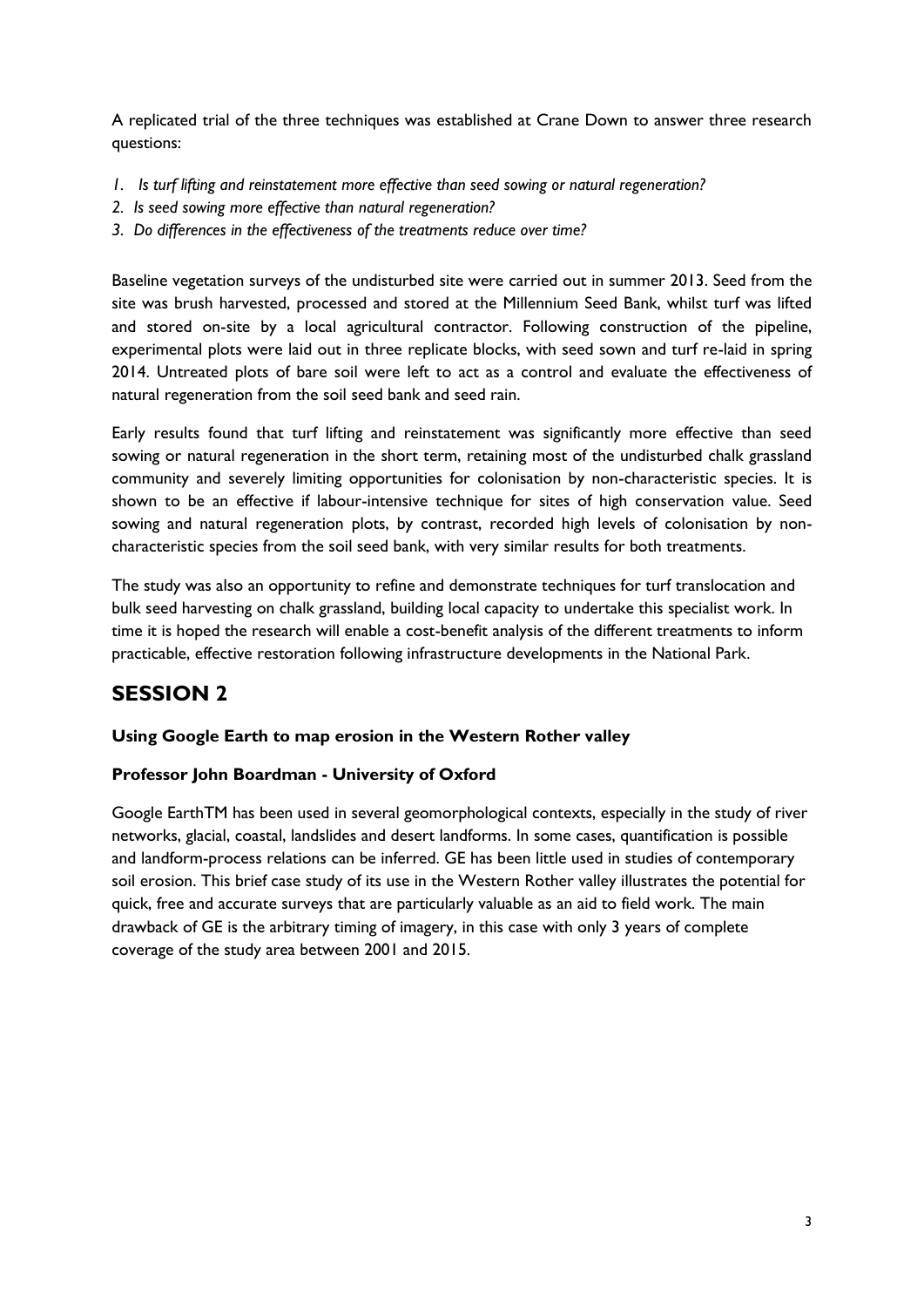# **Geomorphological change detection in Telscombe cliffs using high resolution photogrammetry from an Unmanned Aerial Vehicle**

## **Ignacio Eduardo Ibarra Cofre - University of Sussex**

#### **Additional Authors: Dr John Barlow, Dr Roger Moore, Dr Jamie Gilham**

The coastal systems of England have been historically exposed to coastline retreat, cliff instability and landslide processes. Under this scenario, it is important to understand the activity patterns, erosion and evolution of coastal cliffs through accurate descriptions of morphological changes, as it is a required stage in mitigating cliff instability hazards. Small Unmanned Aerial Vehicles (UAV) or drones are new types of aerial platforms from which high-resolution remote sensing measurements of landform features and processes can be obtained. Here, geomorphological feature detection in Telscombe cliffs, East Sussex, is analysed using high resolution digital photogrammetry from an Unmanned Aerial Vehicle. The study area encompasses 712 m of unprotected cliffs, which have a near-vertical slope profile and a maximum altitude of 49 m. Morphological monitoring between consecutive surveys is used to map rock mass discontinuities, quantify failure volumes and to get monthly volumetric inventories of rockfalls. The overall technique for data collection involved installation of a Nikon D810 digital camera on board an octocopter. Ground control for the survey was conducted using a combination of dGPS and total station surveying to produce a network of Ground Control Points (GCPs) on the cliff face and shore platform. Linking GCPs and a Bundle Adjustment numerical method, the digital photogrammetry image processing was undertaken in 3DM Analyst Mine Mapping Suite software. From 37,000,000 processed 3D points, a merged terrain model consisting of 138 individual Digital Terrain Models (DTMs) was obtained with a computed image accuracy of 0.79 pixels. Preliminary results show different sequences of discontinuities, most represented by closely spaced bedding planes (flint bands) and steeply conjugate sets of joints, which control modes of slope failure. The model's resolution was able to identify a fault dipping at 76°, and dissolution pipes along the cliff's top. In addition, Notches and rockfalls were recognized to the NW of the study area, illustrating the influence of marine processes on this section of Telscombe's cliff. As the first survey was 7.5 minutes of flying, the using of an UAV not only contributed to a flexible and rapid geomorphological assessment, but also to a safe and low-cost method for data collection compared with other techniques such as Terrestrial Laser Scanning or airborne LiDAR, demonstrating the utility of using UAV photogrammetry for monitoring cliff instability hazards.

#### **Change on the fringe: environmental change at Alice Holt Research Forest**

#### **Edward Eaton - Forest Research**

#### **Additional Authors: Sue Benham, Elena Vanguelova**

Alice Holt Research Forest lies in the northernmost edge of the South Downs National Park and is a major hub for research into forests in Britain. For the past 20 years, Forest Research has been monitoring the changing environment here, to improve our understanding of the extent and impacts of these changes on forests. Originally stemming from concerns over air pollution and acid rain in the 1980s, the data collected at Alice Holt now provide us with valuable insights into how climate change is affecting not only British oak trees in southern England, but also other aspects of the ecosystems around them. The data collected and the research carried out here include the changes in air pollution and atmospheric deposition, the weather, and the soils under the forest, and how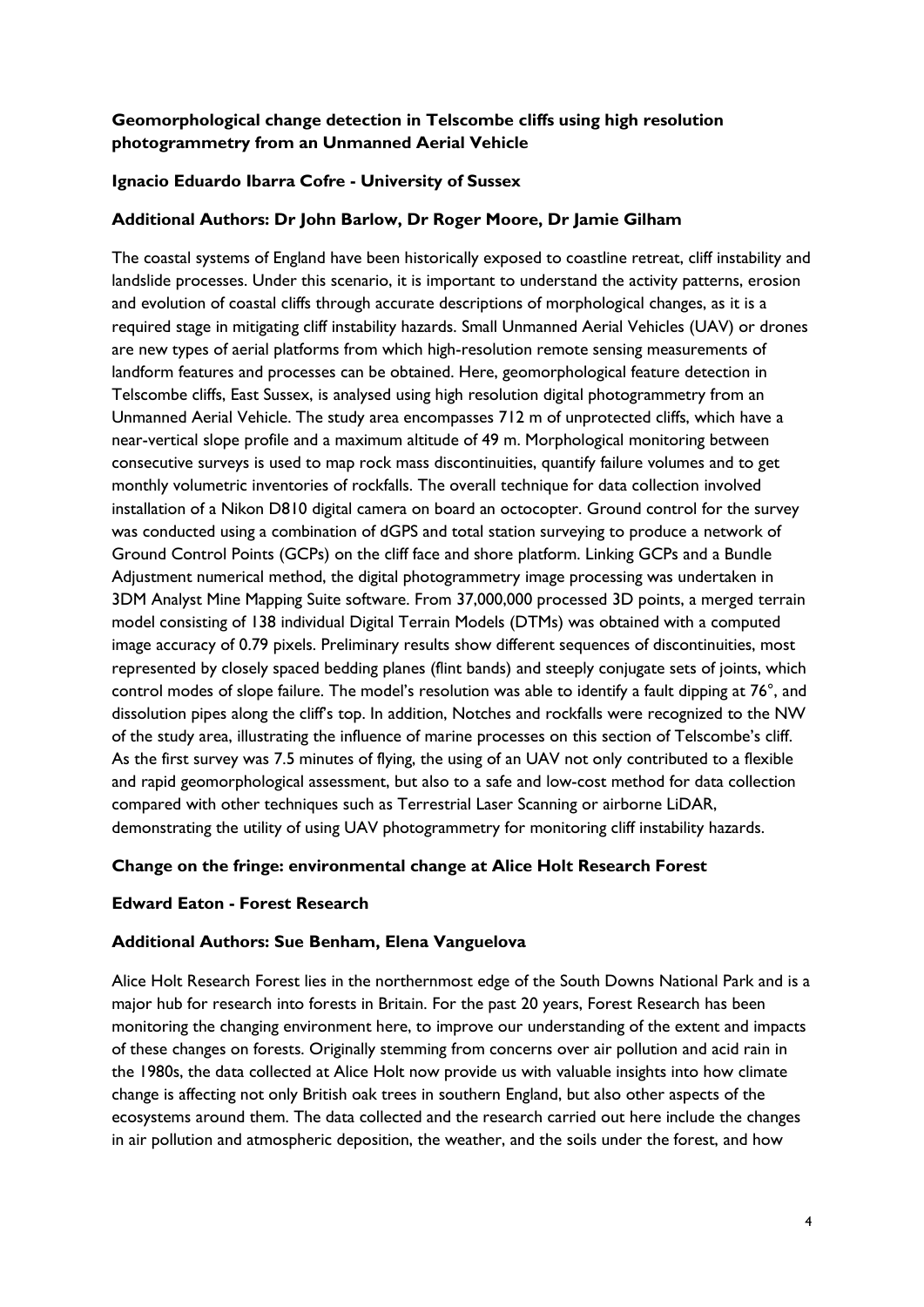these changes are affecting the trees, the plants, and some of the wildlife, that make up Alice Holt Research Forest.

This presentation will consider how the environment of the forest has changed over the past two decades, and how the forest and its various components have responded to these changes. Furthermore, as Alice Holt Research Forest is part of British and European networks looking at environmental change, it is possible to think about how this part of the National Park fits into the broader landscape of environmental change across the country and the continent. Understanding what change there has been in the recent past, and how this has affected the forest in this part of the South Downs, is vital if we are to successfully and sustainably manage forests in a climate that is still changing.

# **SESSION 3**

# **Battling nature to save it: outdoor adventure activities and understandings of sustainability**

# **Dr Paul Hanna - University of Surrey**

## **Additional Authors: Ilias Paliatsos, Sarah Wijesinghe**

Over the past fifty years concerns surrounding the impact of humans on the environment have been increasingly voiced (e.g. Carson, 1962). Politically such concerns have been raised on a number of occasions including WCED (1987), UNCED (1992), WSSD (2002), Rio+20 (2012) and annual climate change congress meetings (IPCC, 2014). However human impact on the environment is still increasing (Freudenburg & Muselli, 2013; IPCC, 2013). This paper attempts to tease out some of the conflicting arguments surrounding outdoor adventure activities (e.g. mountain biking, rock climbing) to explore the possibility for such activities to be considered as ways to encourage more sustainable ways of living.

Research has traditionally examined outdoor adventure activities through a lens that either highlights their negative environmental impacts, or has sought to conceptualise motivations and/or experiences (e.g. risk, thrill). However, through a multidisciplinary investigation into re-connecting with nature via outdoor adventure activities, a significant and growing pastime in the UK (Hay, 2013), this paper will examine if such activities facilitate a greater understanding for and appreciation of nature, and if they encourage more sustainable practices in the 'everyday'. In the paper we argue that through practices that are not explicitly 'sustainable' or 'ethical' there is the possibility to think differently about human-nature relationships and pro-environmentalism.

In this paper we draw on data from two projects looking in to the ways in which people understand and experience outdoor adventure activities. In the analysis of the data we make the argument that whilst outdoor adventure activities have an immediate negative environmental impact, they can be understood as the vehicle for broader reconnections to nature, offering the potential for more sustainable behaviours in the 'everyday' practices of the participant. Thus we conclude with the suggestion that spaces such as the South Downs National Park have the potential to offer practical and achievable solutions to engage more individuals in everyday sustainable practices through active participation with natural environments.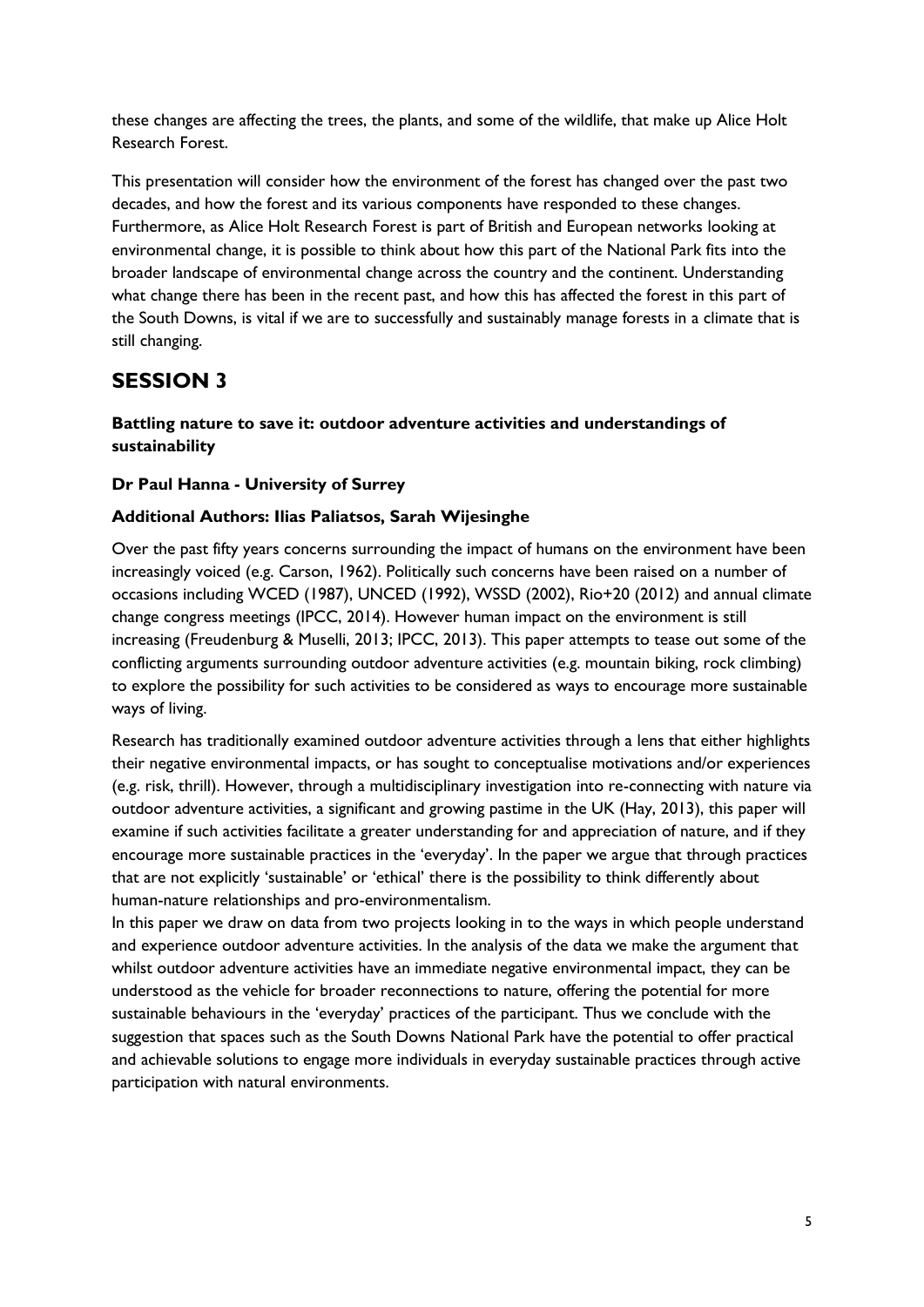# **What community stories can tell us about changing drainage management approaches in the River Adur catchment**

## **Dr Mary Gearey - University of Brighton**

#### Introduction

The integrity of renewable freshwater resources is critical for the sustainable development of economies and societies. However, to add to existing complexity, water environments will face a further range of acute challenges over the next twenty five years resulting from rising population hubs, factors associated with climate change, riverine water quality issues and changing land management practices. One of the recent debates in land management policy is the shift in emphasis regarding responsibility for rural drainage. Although it has always been the responsibility of land owners to adequately manage the impacts of water on their land there has existed for many years a sympathetic relationship between land owners and the Environment Agency (EA). Over time this has evolved into an expectation, certainly within the River Adur catchment, that the EA can and should continue with clearance of smaller watercourses. The EA have now restated that these additional works are no longer viable for them due to a wide range of resource and policy factors. With rising anxiety about flooding events this restatement of legal responsibility combines to potentially change the way in which the EA and landowners interface with each other.

#### Main aim of the project

The data discussed in this paper are drawn from a wider piece of research recently undertaken by the University of Brighton around community understandings and perceptions of changing water conditions orientated around the concept of resilience. As part of that project, in which respondents from the mid catchment communities of Steyning, Bramber and Upper Beeding were asked to discuss their interests and concerns around local water resources management issues, narratives around land drainage and its impact on watercourses emerged across a range of interest groups.

#### Study and methods used

The study, undertaken between September 2015 and February 2016, involved semi-structured qualitative individual and group interviews with respondents living and working alongside the River Adur catchment.

Main outcomes and their implications.

- The stories provided by the community tell historically of a joint endeavour between land owners and the EA to keep watercourses flowing.
- Over time this has lead to an expectation that it is the EA's responsibility to help transition water from smaller watercourses to the river.
- Consequently the restatement of legal responsibilities by the EA is perceived as a retraction of support.
- This is framed within a narrative of reducing government assistance against a rising anxiety concerning flooding, heavier rainfall events and the implicit costs of individualising drainage management.

One key implication is that these community stories tells us that the push to create 'resilient communities' is viewed as a way of obscuring the reality that the government is no longer willing to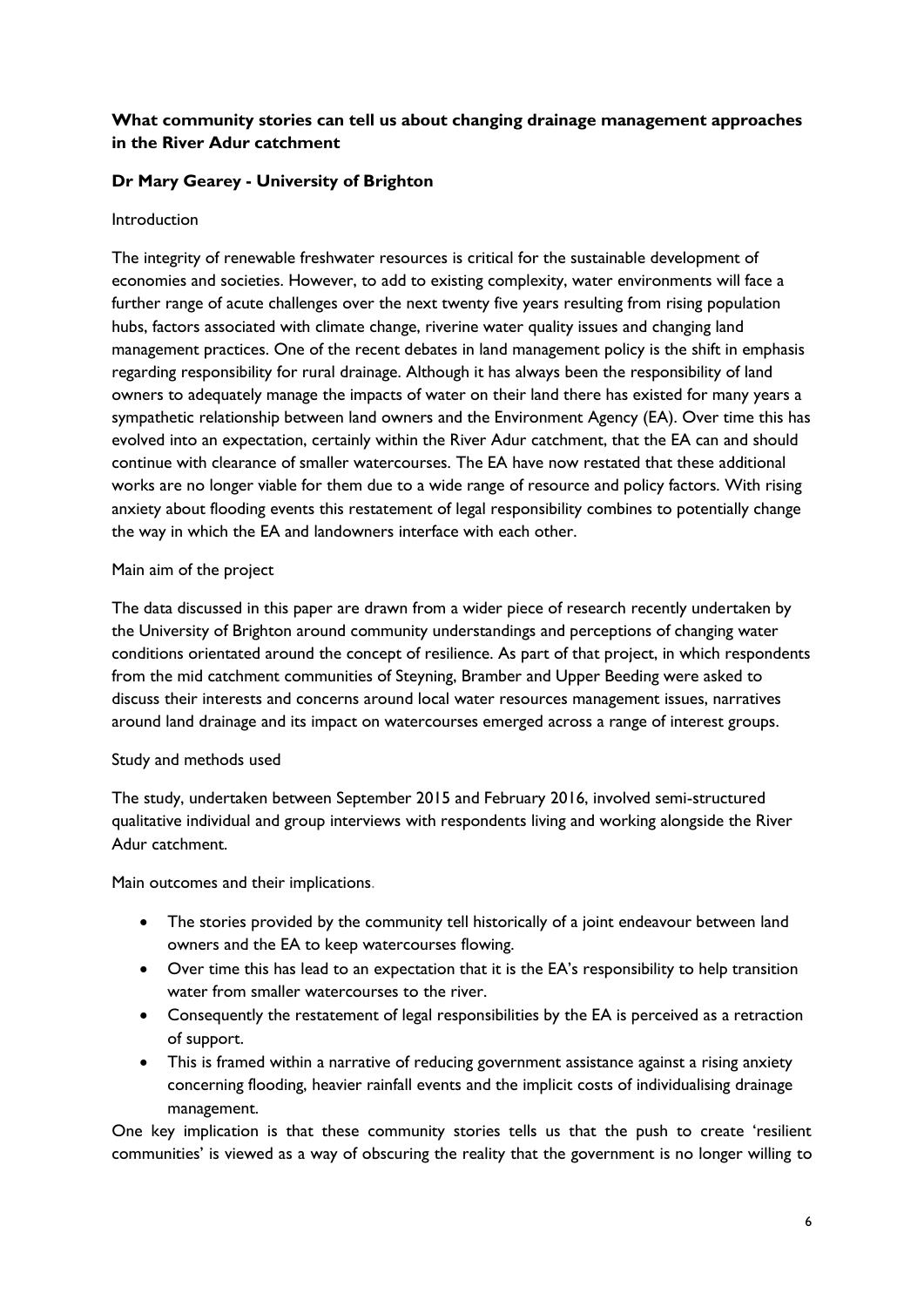financially support the local impacts of climate change and unsustainable land management practices, particularly around run off from housing developments.

# **Dartmoor Farming Futures – An Evaluation of an Outcome Focused Approach to Agri-Environment Schemes**

#### **Jennifer Manning - Dartmoor National Park Authority**

Dartmoor Farming Futures (DFF) is a pioneering scheme to get farmers and commoners more engaged in the design, delivery and monitoring of environmental outcomes through agri-environment agreements. The initiative was developed by Dartmoor National Park Authority and Dartmoor Commoners' Council, with support from the Duchy of Cornwall, Natural England, RSPB and South West Water.

DFF links into and complements the Dartmoor Vision, which sets out what the moorland will look like in 2030. It is focused on two areas of common land within the National Park: (i) Haytor and Bagtor Commons; and (ii) the Forest of Dartmoor. The pilot is now in its sixth year and has been subject to a longitudinal evaluation through two qualitative studies. The first study was completed in 2013 and focused on evaluating the impact of getting farmers engaged in agreeing an agrienvironment agreement focused on environmental outcomes. The second study has focused on the impact of the agreements on farmer behaviours, perceptions and farm businesses. It has involved face to face semi structured interviews with farmers/commoners from the two pilot areas, including those involved with Dartmoor Farming Futures and those with little or no involvement. Further interviews were held with key stakeholders involved in the project to gain an understanding of their attitudes towards the approach.

The results from the studies show:

- the process of engagement has led to a greater understanding amongst the farming community of the agri-environment agreements and the outcomes they are delivering – a pride in what they are doing
- over 60 farmers have participated in training so that they can undertake SSSI condition monitoring. This training process has helped the farming community understand the biodiversity
- the approach has the potential to allow commoners/farmers more flexibility than would be allowed under a 'traditional' agri-environment scheme: there are no set stocking calendars; participants can keep stock out longer or increase their stock if they can show that it will help deliver the agreed environmental outcomes. The commoners/farmers have set up their own system to consider and potentially approve these 'derogations' (as they term them)

The results are of relevance to the forthcoming Environment and Food and Farming Strategies and the mid-term review of the Common Agricultural Policy.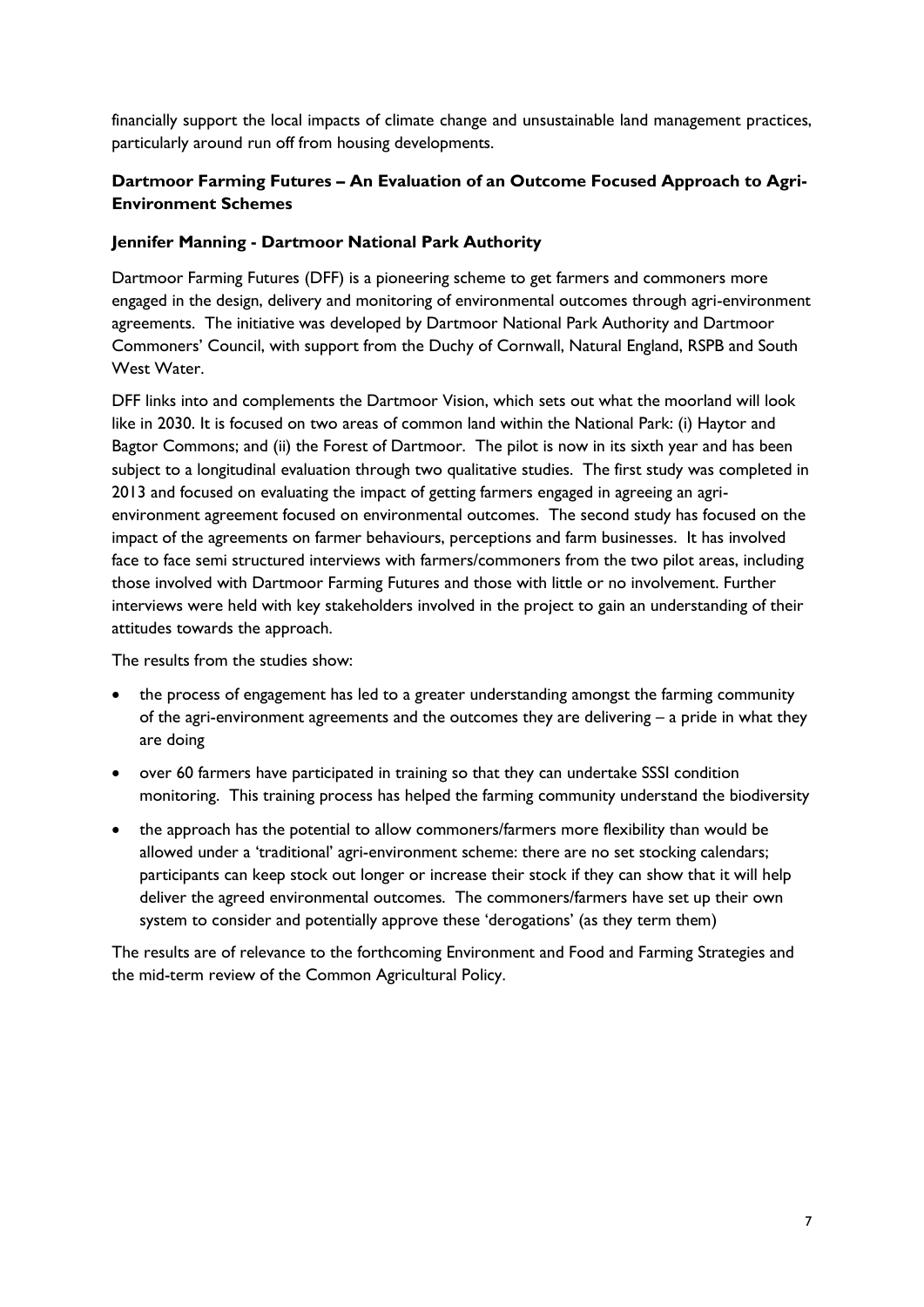# **SESSION 4**

#### **Linking forest carbon fluxes and phenology in the South Downs National Park**

#### **Matthew Wilkinson - Forest Research**

#### **Additional authors - Edward. E. Eaton, James. I. L. Morison**

Forests and woodlands are a key component of the global carbon cycle, and their effective management is an important mechanism for reducing atmospheric greenhouse gas (GHG) concentrations. Understanding what determines the size of forestry C stocks and their components, and the processes and controls on the exchanges of carbon dioxide  $(CO<sub>2</sub>)$  and other GHG in forests and woodland, is important in assisting the forestry sector to contribute to reducing anthropogenic climate change.

Alice Holt Forest has been studied for many years by scientists at Forest Research (the research agency of the Forestry Commission) and is the site of several long-term monitoring and experimental studies. In the Straits nclosure at the southern end of the forest, the exchange of  $CO<sub>2</sub>$ between the atmosphere and a deciduous oak plantation has been measured directly since 1999, and now represents one of the longest records of its type in the world. The objectives of this study site are to quantify the stand scale carbon budget, understand the causes and drivers of inter-annual variation in the carbon budget and to examine the effects of management. Overall the forest has acted a strong sink for atmospheric  $CO_2$  with an annual net average C sequestration of 4.9 tC ha<sup>-1</sup> y <sup>1</sup> but with considerable inter-annual variation.

In this paper we will present the long-term results from the site and discuss the likely causes of inter-annual variation. We will also present results from our innovative forest phenology monitoring studies where inter-annual changes in the timing of budburst and the state of the forest canopy have been monitored using digital cameras mounted at the top of 26m tower.

#### **Dark Night Skies**

#### **Dan Oakley – South Downs National Park Authority**

Light pollution and the loss of darks skies are an important issue for protected landscapes, particularly for the South Downs National Park (SDNP). Surrounded by some of most polluted skies in Europe the SDNP Authority sought to address this issue by applying for International Dark Sky Reserve Status. In order to satisfy the requirements to the International Dark-Sky Association, a comprehensive sky quality map was developed using innovative and low cost techniques using GPS and Unihedron SQM-LU correlated data. Analysis showed that the SDNP had approximately 66% of its landscape with skies at a category of Bronze (20 to 20.9 magnitudes per arcsecond2), with 3% within the silver category (21 to 21.74). Mapping showed that 95% of the lighting threats resided outside of the NP boundary and that recent regional changes to street lighting improved quality. SDNPA Planning policies have been developed to conserve and enhance this special quality, accompanied by a number of events with key astronomical partners. With Over 70 organisations and 1,000 individuals showing their support for the project, the South Downs was successfully designated 'Moore's' Reserve in May 2016.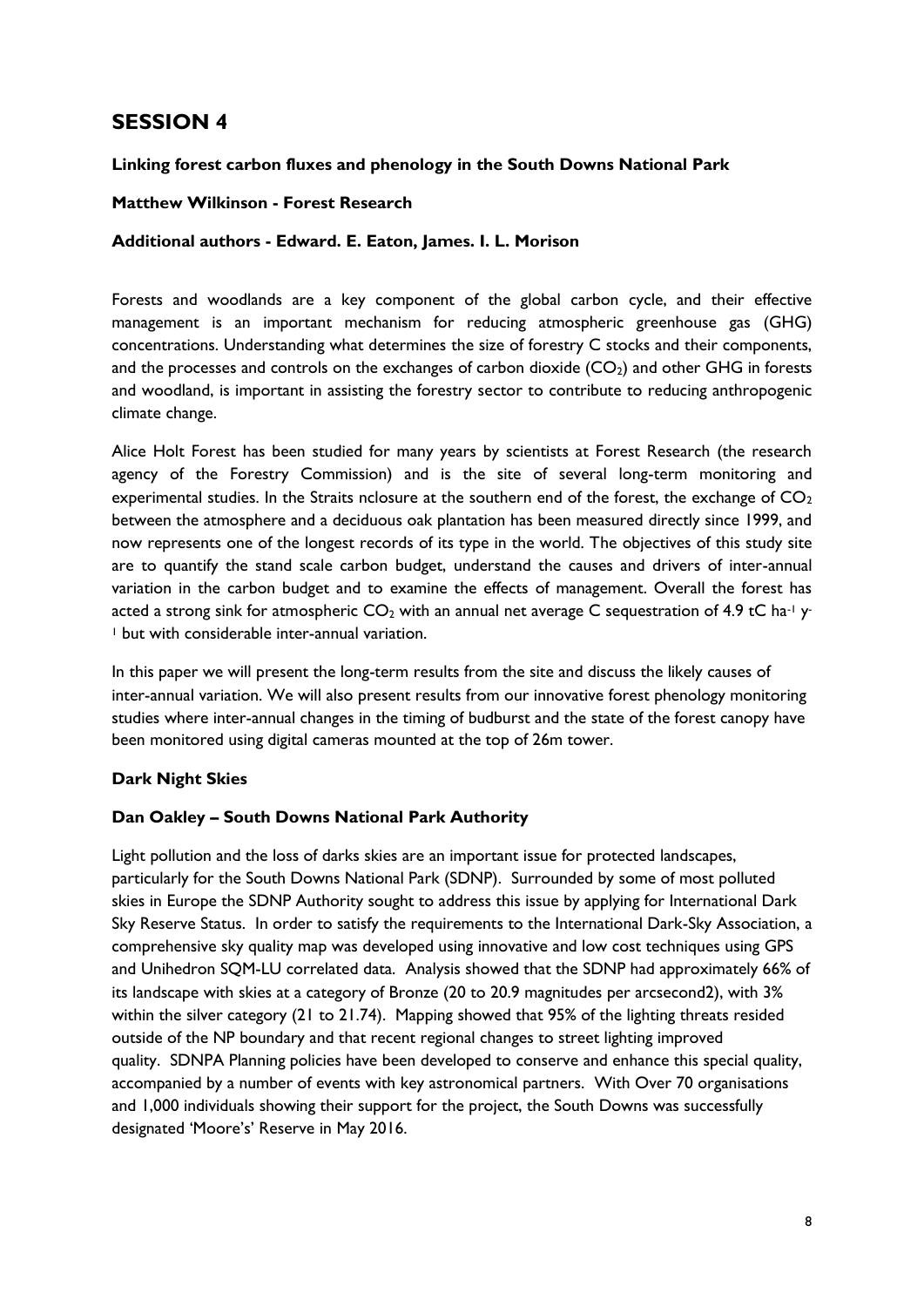# **POSTER PRESENTATIONS**

#### **Genetic approaches to inform on the conservation management of water voles**

#### **Dr Rowena Baker – University of Brighton**

# **Additional Authors: Peter King (Ouse and Adur Rivers Trust), Dr. Dawn Scott (University of Brighton), Dr. Andrew Overall (University of Brighton)**

Genetic monitoring is becoming a favourable tool for directing the future conservation of protected species, providing information on population processes that may otherwise go undetected using standard ecological techniques. We present three case studies that highlight how genetic information can be used to inform on the management and policy of one of the UK's most threatened mammals, the water vole. The first study concerns the impact of reintroductions on the phylogenetic patterns and diversity of populations across south-east England. The second shows how information on the genetic structure of populations has proved integral to monitoring the success of mitigation strategies designed to reduce the impact of a coastal realignment project on water voles. The last case study shows how information on genetic relatedness of populations provides a case for improving the habitat management of linear wetland systems.

#### **SMART – Sediment and Mitigation Options for the River Rother**

#### **Jennine Evans – University of Northampton**

#### **Additional Authors: Prof. Ian Foster, Prof. John Boardman and Prof. Ian Livingstone**

In the UK, some rivers are failing meet the criteria for Good Ecological Status (GES) set out in the European Union Water Framework Directive. Current failures across the UK are complicated and are reported to include a range of chemical failures and / or have excessive sediment pressures in some cases leading to the burial of former gravel bed rivers by sand and silt. The Environment Agency and South Downs National Park Authority have identified sediment pressures as a key issue for the River Rother, a 350 km2 river catchment draining much of the South Downs National Park in Southern England.

While fine sediment (which is known to transport nutrients and pollutants) has been identified as a key variable likely to prevent the attainment of GES in the Rother, the specific sources and causes of the problem have yet to be fully evaluated. Within this project we will explore potential sources and causes using a combination of primary and secondary data. Several of the soil associations in the catchment are known to be at high risk of erosion. However, erosion risk may have changed either as a result of changes in weather and climate or changes in land use and land management or some combination of the two. We will explore temporal changes in sediment yield using both long term records of turbidity and flow and reconstructing changes in rates of reservoir sedimentation over the last ~100 years in order to identify trends and possible causes.

Ten monitoring sites have been identified on 4 major tributaries and the main channel of the Rother. Tributaries have been chosen to represent a range of land use types and lithologies. Sediment samples are being recovered from sediment traps and from bed disturbance experiments in order to fingerprint potential sources within sub-catchments and the relative significance of individual sub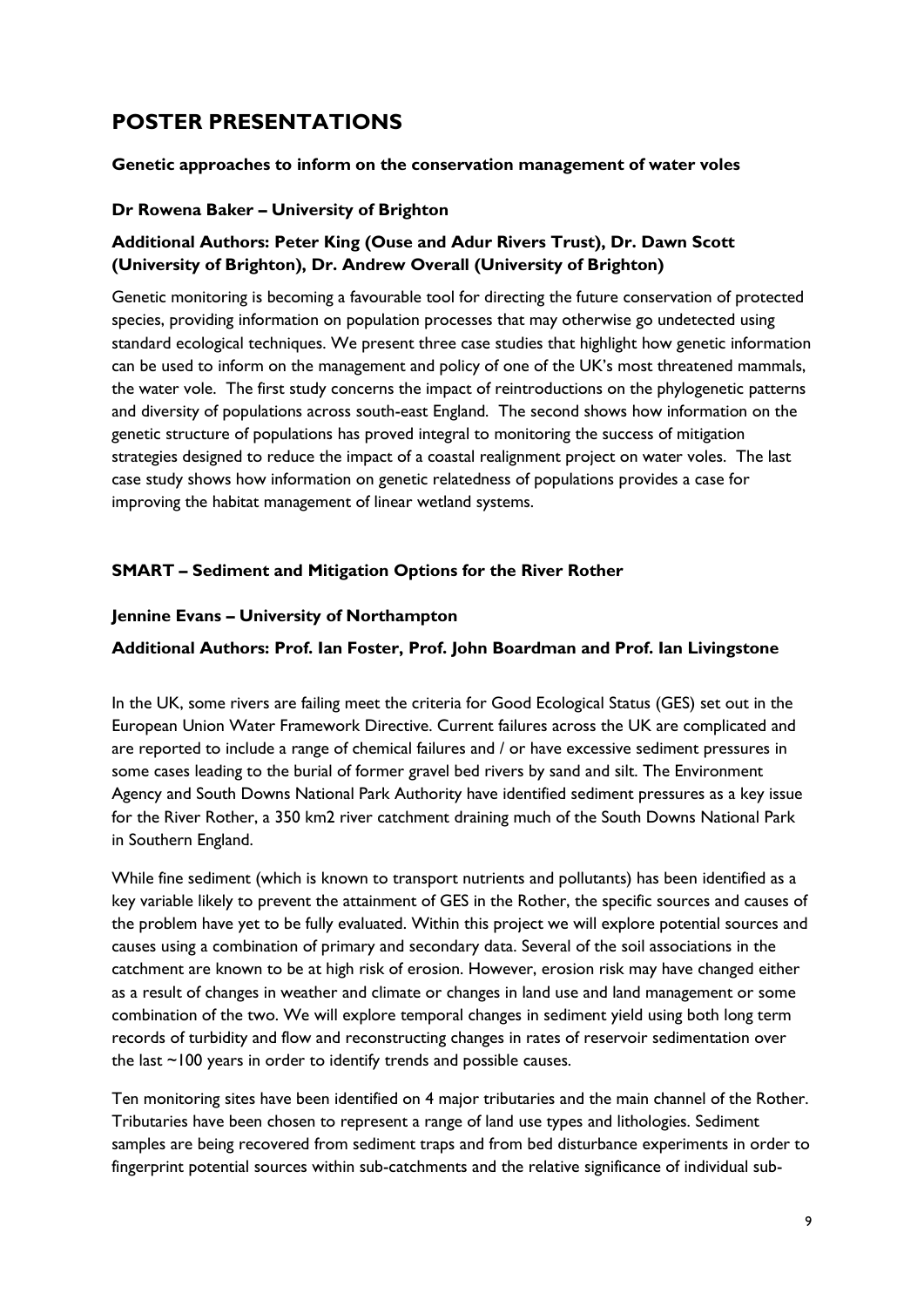catchments. Using sedimentary archives in lakes and floodplains, core data can be compared with historical land data to determine any changes through time and assist on evaluating sources of soil erosion. Monitoring in key sub catchments can also aid in targeting mitigation options to problematic fields and pathways.

## **The Sussex Peregrine Study**

#### **Jon Franklin**

#### **Additional Authors: Dr Mike Nicholls**

The Sussex Peregrine Study is a group of dedicated enthusiasts monitoring a small but historically important population of Peregrine Falcons breeding on the south coast of the United Kingdom.

The study documented the post pesticide recovery of breeding pairs in Sussex, following a 30-year absence, which has been attributed to the direct effects of organochlorine chemicals. The Peregrine population in Sussex has now undergone unprecedented expansion and the study continues to collect data on territory occupation and reproductive statistics.

Current research also includes ringing Peregrine chicks with unique identification rings in association with the British Trust for Ornithology and the collection and DNA analysis (Canterbury Christ Church University) of feather samples to determine the origins of the post pesticide population in South East England.

# **EcoServ-GIS v3.3: A toolkit for mapping Ecosystem Services in the South Downs National Park**

#### **Andrew Lawson – Sussex Biodiversity Record Centre**

Ecosystem services can be described as benefits which people receive from nature and the natural environment. EcoServ-GIS is a Geographic Information System (GIS) based toolkit developed by the Durham and Scottish Wildlife Trusts which attempts to map a range of ecosystem services at a landscape scale.

The main aim of the current project is to use the above Toolkit to map the current and potential flow of nine such services for the full geographic extent of the National Park. The services in question include: air purification, carbon storage, local climate regulation, noise regulation, pollination, water purification, access to nature, education knowledge, and green travel.

With financial support from SDNPA, Sussex Biodiversity Record Centre (SxBRC) acquired and formatted the necessary input data, and developed expertise in running the EcoServ-GIS Toolkit. A series of models for each service were then run to produce maps showing the geographic extent and relative degree of Service Capacity, Service Demand, and Service Flow (based on the overlay of capacity and demand). The rationale underpinning each model and the specific parameters influencing the analysis are drawn from the available scientific literature, and are documented in the EcoServ-GIS v3.3 Handbook.

Outputs were delivered to SDNPA earlier this year, and will form part of the evidence base for the Local Plan, enabling planners to factor ecosystems services provided by the National Park into their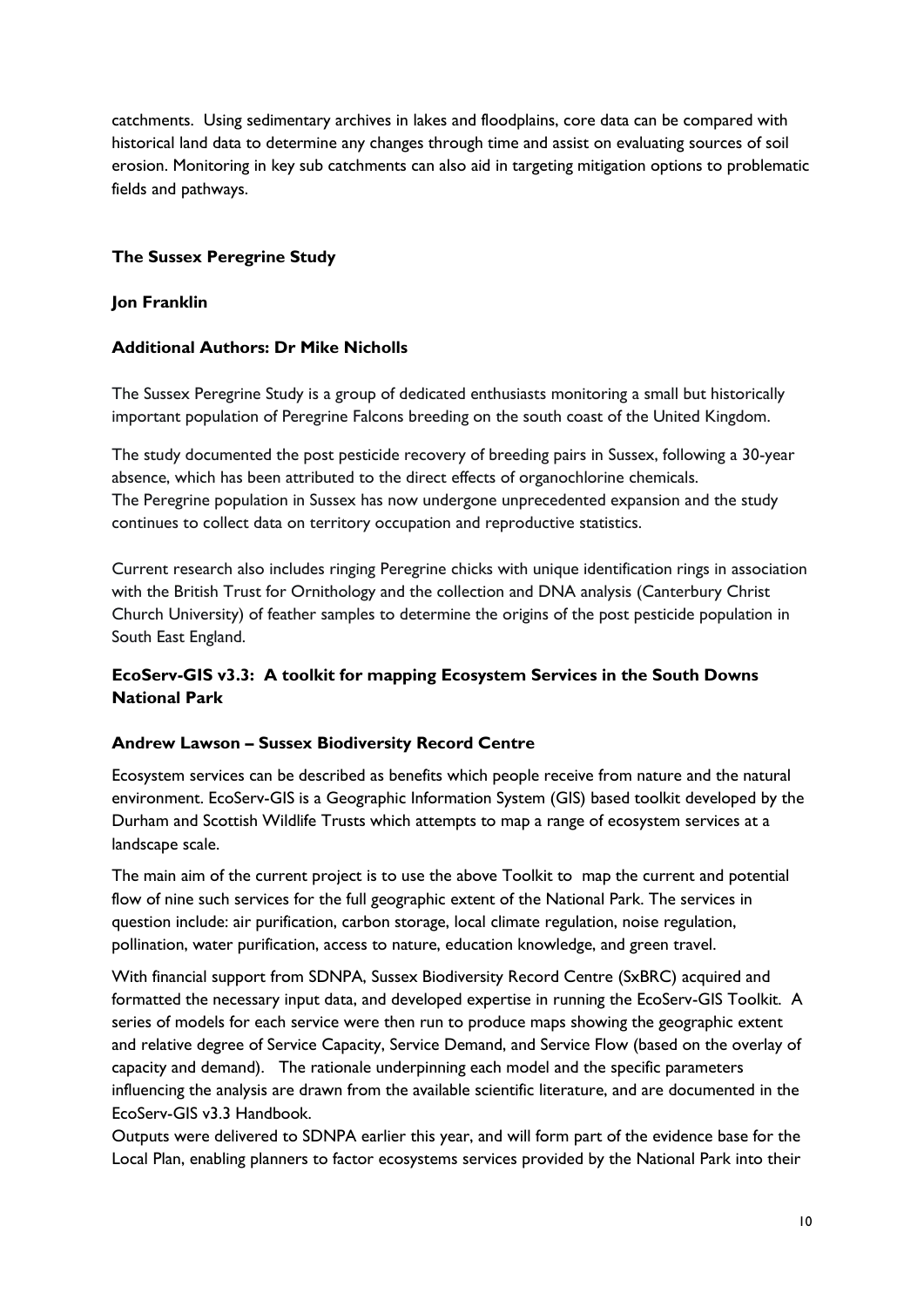decision making. These outputs will also feed into a spatial targeting tool currently under development by Oxford University, on behalf of SDNPA.

## **Ecological determinants of Lyme disease hazard in the South Downs National Park and the potential for One Health based interventions**

#### **Jo Middleton – School of Pharmacy and Biomolecular Sciences, University of Brighton**

#### **Additional Authors: Ian Cooper, Anja S. Rott**

#### Introduction

Lyme disease (LD) is tick-borne and if untreated can cause skin, cardiac, nervous system and musculoskeletal disease. UK annual diagnoses have more than trebled over the last two decades. Two of the ten areas in England and Wales where LD infection is reported to be most frequent are encompassed in the South Downs National Park (SDNP); the South Downs themselves and much of Wealden West Sussex. This project is the first survey of the ecological determinants of LD hazard in the SDNP.

#### Main aims of the project

The study is mapping LD vector (ticks) and pathogen distribution, and assessing extent of hazard in both woodlands and grazed downland. We are also seeking to determine whether *B.miyamotoi* (an emerging disease hazard recently detected in the UK) is present. Elsewhere increased wildlife populations have been implicated in rising tick-borne disease, setting up a potential conflict between biodiversity and human health. Given the key objectives of National Parks include enhancing wildlife and encouraging public enjoyment of the countryside, such conflict would be problematic. We thus, in addition to mapping hazard, will provide an evidence summary of proposed interventions based on One Health (an integrated approach to wildlife, livestock and human health) and will suggest actions within the SDNP and where reasonable elsewhere.

#### Methodology

The multi-year project (now in its second year) involves volunteer tick collection from culled deer, tick collection by drag-sampling (presently at seven sites) and real-time polymerase chain reaction. A systematic review is being carried out to determine (a) what interventions have been proposed to decrease LD hazard at nondomestic sites without negatively affecting ecosystem health, and (b) what evidence exists to support their effectiveness?

#### **Outcomes**

The study will provide mapped assessment of LD hazard in the SDNP and support development of policies that avoid or minimise conflicts between public health and ecosystem health. Given LDs widespread distribution in the northern hemisphere, further knowledge of its ecological determinants will be of value beyond the Park. The systematic review underway is the first on the topic and will be published Open Access to ensure its evidence summary is available to all stakeholders.

## **Biodiversity & soil pollution around a car park: A case study of the South Downs National Park**

#### **Sarah Paine – Southampton Solent University**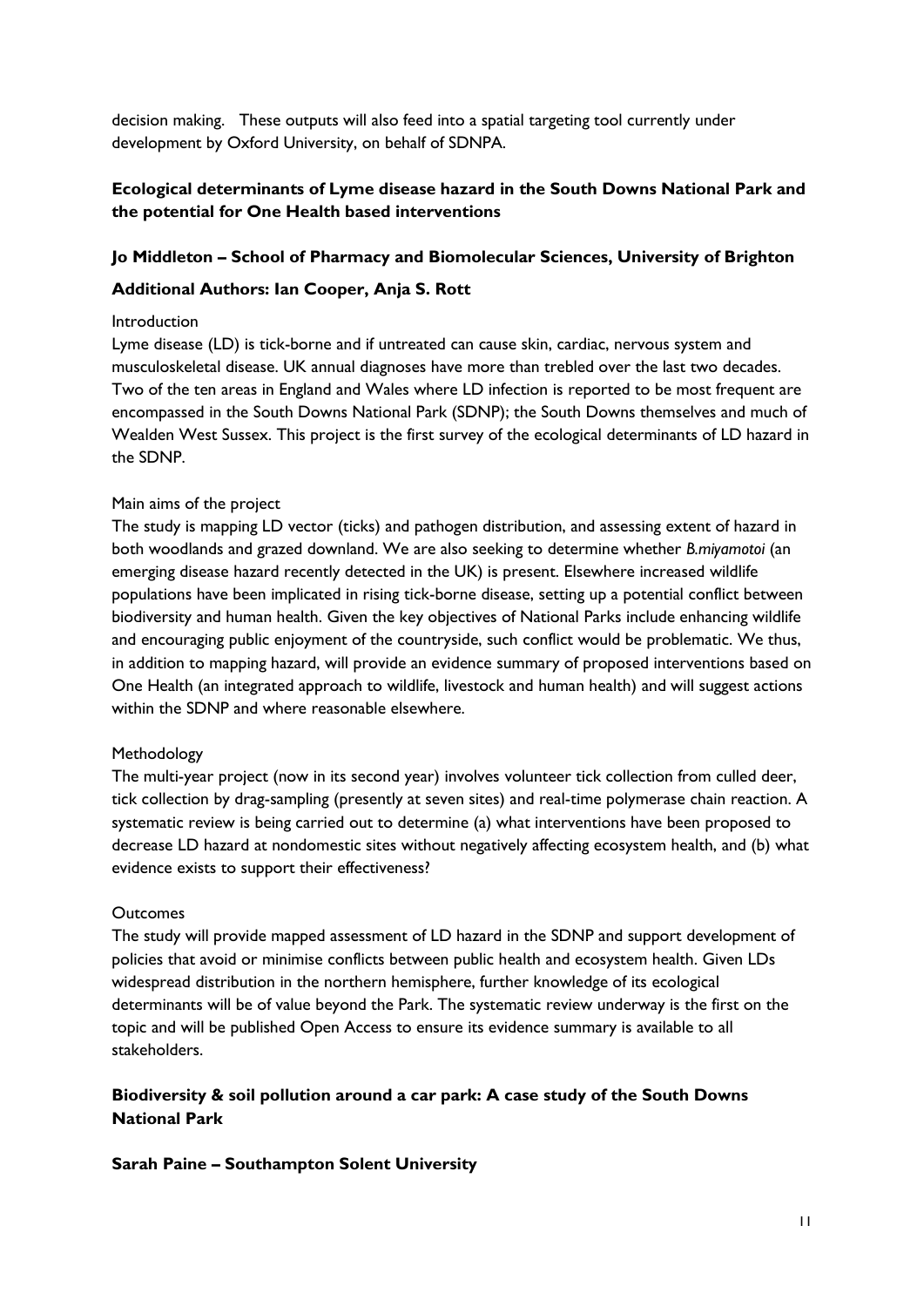The purpose of a national park is to conserve and enhance the natural beauty, wildlife and cultural heritage. And to promote opportunities for the understanding and enjoyment of the special qualities of national parks by the public. It is important to establish whether there is a negative impact on the environment by promoting the special qualities of a national parks so management plans or the Sandford Principle can be put in place to minimise the effects.

The presence of heavy metals in soils represents an environmental hazard, as heavy metals can be extremely difficult to get rid of. Heavy metals, once introduced to the environment, may spread by the interactions occurring in nature. There are two main reasons for this firstly, the physiochemical properties of the heavy metals; they do not biodegrade and therefore accumulate in the environment. Secondly, the physical and chemical properties of the soil, for example: soil organic matter content, mineralogical composition and pH. Most heavy metals are toxic to living organisms, even those considered as essential can be toxic if present in excess. The most obvious impacts of heavy metals are their effects on the species diversity of plant communities.

This project will look at a car park in the South Downs National Park to establish if there is any heavy metal soil pollution from automobiles. Using systematic sampling along transects soil samples will be taken and analysed using XRF to see if there are any elevated heavy metal concentrations, with particular emphasis on Pb, Zn, Cu, Cd and Pl. Biodiversity will be looked at by using JNCC survey guidelines. If there is pollution there will likely be low species richness where there should be high, as the site is on chalk grassland.

#### **Impact of environmental factors and land use changes on the nesting success of Lapwing** *Vanellus vanellus* **in the South Downs National Park**

# **Alexandra Weeks – University of Brighton Additional Authors: Dr Rachel White**

The lapwing was once a readily seen UK farmland bird, however, in the past 25 years their population has declined by more than 50%. Lapwing population decline and range contraction has been greatest in the south of England where changes in agricultural practices have been drastic. Reduced nesting success and high chick mortality is often linked to reduced food availability and suitable habitat associated with the shift from arable farming to intensive grassland systems. Lapwings have specific environmental breeding requirements including access to bare ground while nesting, and access to grazed pasture while chick rearing. It has been observed that environmental conditions can affect the survival of lapwing chicks, such as reduced chick growth resulting from low temperatures.

Agri-environment schemes (AES) are government funded conservation options available to farmers to help promote biodiversity. Creation of fallow plots is the option most associated with benefiting lapwings. Despite the implementation of fallow plots, alongside other AES options, lapwing populations are still declining.

The project's main aim is to investigate how environmental factors have affected lapwing nesting success on the South Downs National Park over the past 10 years. Spatial and temporal variations in lapwing breeding are linked to changes in environmental factors likely to affect lapwing populations such as land use changes and weather conditions. Lastly, a model is generated to predict optimal lapwing nesting locations on the South Downs based upon the previous nesting records and environmental data.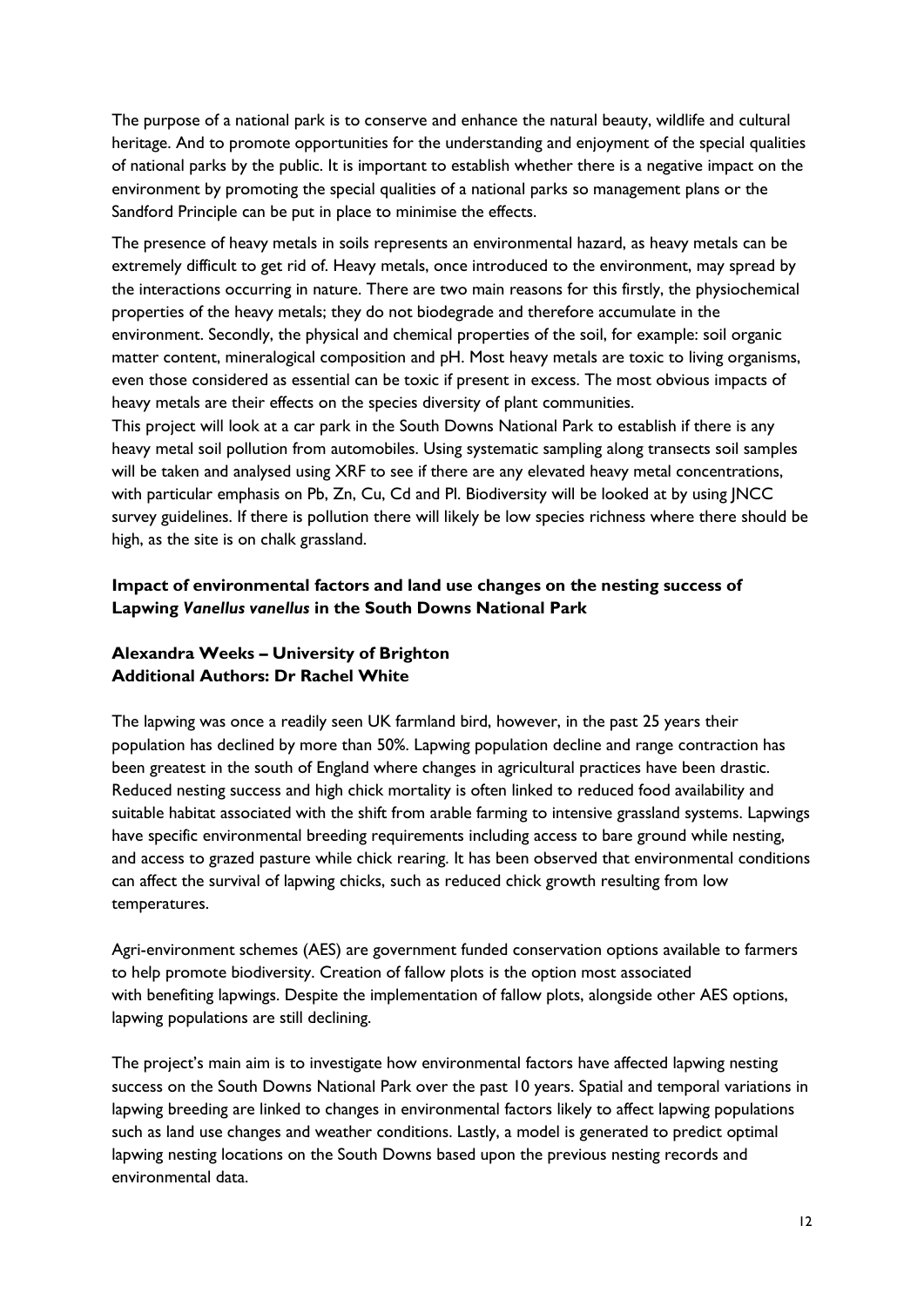The data used for analysis include the South Downs lapwing breeding records, and environmental recordings consisting of rain fall, temperature, and land use data. Desk based GIS analysis is used to highlight areas with suitable environmental conditions for lapwing nesting. South Downs Lapwing breeding records from 1995-2015 have been supplied by the RSPB. The dataset is incorporated with the 2007 Land Cover Map in ArcGIS using a map of the South Downs as the base. The Kernel Density spatial analysis tool allows the visualisation of breeding hotspots, displaying the variation over time. Weather datasets supplied by the Game and Wildlife Conservation Trust are also incorporated, helping to identify favourable environmental conditions for nesting.

The outcome of this project is potentially beneficial to Natural England when considering adjustments to AES options. This information may additionally be used to advise farmers on the correct placement of fallow plots, including recommendations for suitable habitat features and environmental conditions to help enhance lapwing breeding success.

# **Trialling In-ditch Sediment Traps to Help Limit Agricultural Runoff to Rivers**

#### **Ses Wright – Arun and Rother Rivers Trust**

#### Introduction:

The fine sandy soils of the Rother valley are particularly vulnerable to erosion. The Western Rother has elevated levels of sediments (both in suspension and deposited) which reduce water quality and limit the river's habitat and biodiversity. The impact of agricultural land use on surface runoff is thought to be a contributing factor, including a move since the 1970s from one of mixed (dairy and arable) farm enterprises to more arable based land use. The Environment Agency (EA) provided funding to the ARRT to work with external partners to trial the practicalities of in-ditch sediment traps as a means of managing agricultural runoff in order to help improve the ecological status of local rivers as well as reducing soil loss.

#### Main Aim of the Project:

To evaluate the effectiveness of in-ditch sediment traps as a means of interrupting key sediment pathways that link the land to rivers and streams. Benefits include the ability to catch a much wider area of runoff compared to in-field traps, the latter of which can be effective in trapping runoff from fields sown with high erosion-risk crops such as maize, potatoes or lettuce but less effective when other crops are sown in rotation and yet they still require regular maintenance to be effective in the long term; it was hypothesised that in-ditch traps might prove to have advantages which had not been put to the test.

#### Study Details and Methods:

Successful liaison with local agricultural enterprises and concurrent research projects being delivered by the universities of Northampton, Oxford and Portsmouth led to two trial in-ditch sediment traps being constructed in 2013 and monitored for their effectiveness over a 3 year period. The amount